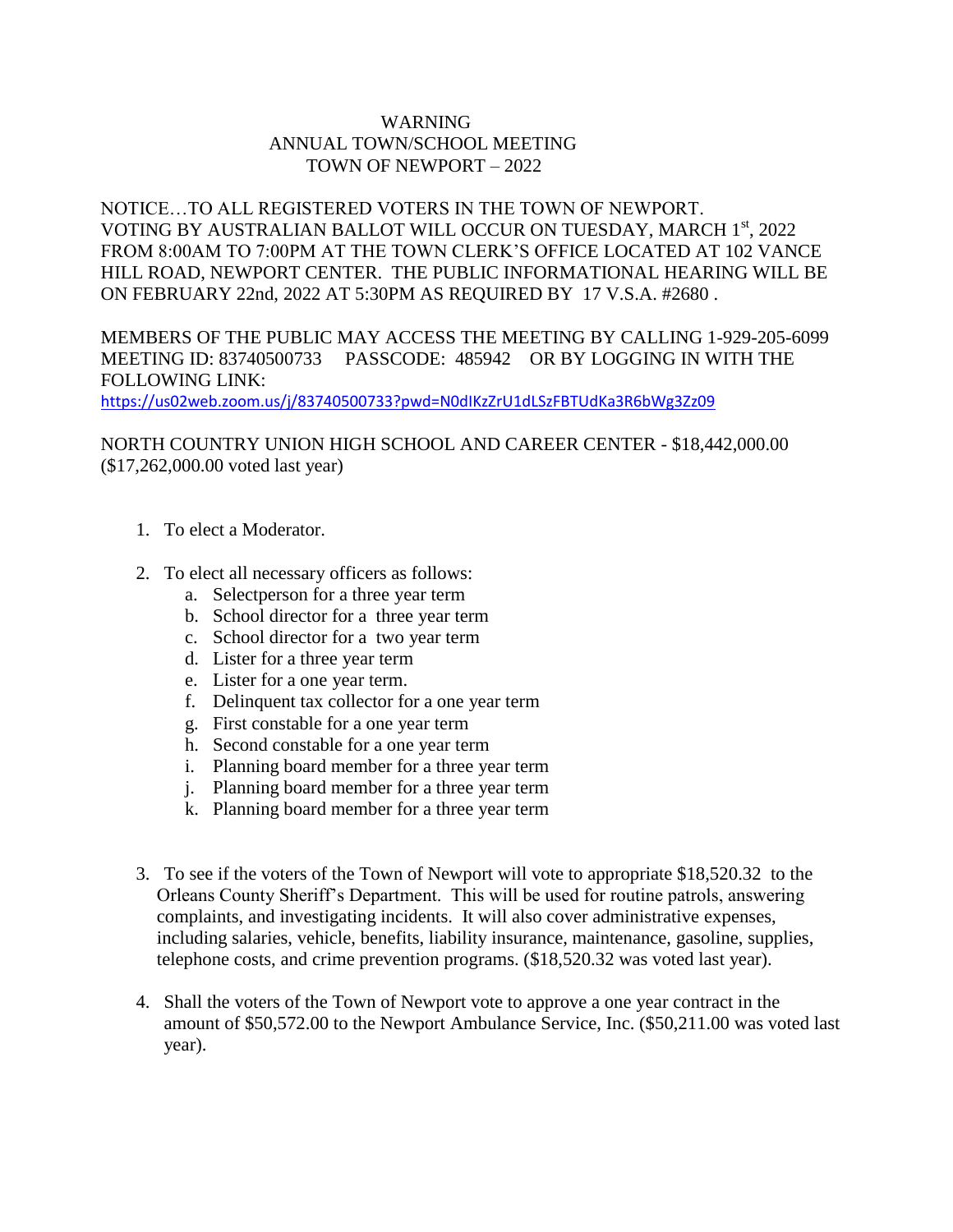- 5. Shall the voters of the Town of Newport vote to appropriate \$37,000.00 to the Newport Town Fire Department to help defray expenses. (\$32,000.00 was voted last year).
- 6. Shall the voters of the Town of Newport vote to appropriate \$30,000.00 to the Newport Town Fire Department to be placed in a reserve fund for the purchase of equipment and vehicles that will outdate and/or need to be replaced. (\$30,000.00 was voted last year).
- 7. Shall the voters of the Town of Newport vote to appropriate an amount not to exceed \$5,000.00 to the Town of Newport for dispatching services related to the fire department. (nothing was voted last year.)
- 8. To see if the Town will vote to appropriate \$300.00 per student for "Special Busing". This amount to be paid directly to the bus service, if available. If busing is not available, individuals MUST present a bill to the Clerk's Office prior to October 1<sup>st</sup>, 2022, with verification that their child is attending a certified private school and the date of enrollment as a regular education student.
- 9. Shall the voters of the Town of Newport School District approve the school board to expend \$3,162,165.00, which is the amount the school board has determined to be necessary for the ensuing fiscal year? It is estimated that this proposed budget, if approved, will result in education spending of \$21,174.00 per equalized pupil. This projected spending per equalized pupil is 10.79% higher than spending for the current year. (\$2,850,000.00 was voted last year).
- 10. Shall the voters of the Town of Newport School District authorize the Board of School Directors to make repairs and improvements to the Newport Town School property in an amount not to exceed \$350,000.00, to be financed over a period of 5 years, subject to reduction by any available construction aid and grants received?
- 11. Shall the voters of the Town of Newport vote to appropriate \$283,829.14 for the General Fund expenditures and direct the Selectboard to deduct anticipated revenue (\$278,806.91 was voted last year).
- 12. Shall the voters of the Town of Newport vote to appropriate \$753,988.00 for the Roads and Equipment expenditures and direct the Selectboard to deduct anticipated revenue (estimated anticipated state aid revenue for 2022 \$102,865.00) ( \$745,234.00 was voted last year).
- 13. Shall the voters of the Town of Newport vote to appropriate \$21,000.00 for the Lister's expenditures (\$21,000.00 was voted last year).
- 14. Shall the voters of the Town of Newport vote to transfer into the re-appraisal fund the amount not used by the lister's budget in 2021 which is \$8,318.31.
- 15. Shall the voters of the Town of Newport vote to appropriate \$25,000.00 to the Goodrich Memorial Library (\$25,000.00 was voted last year).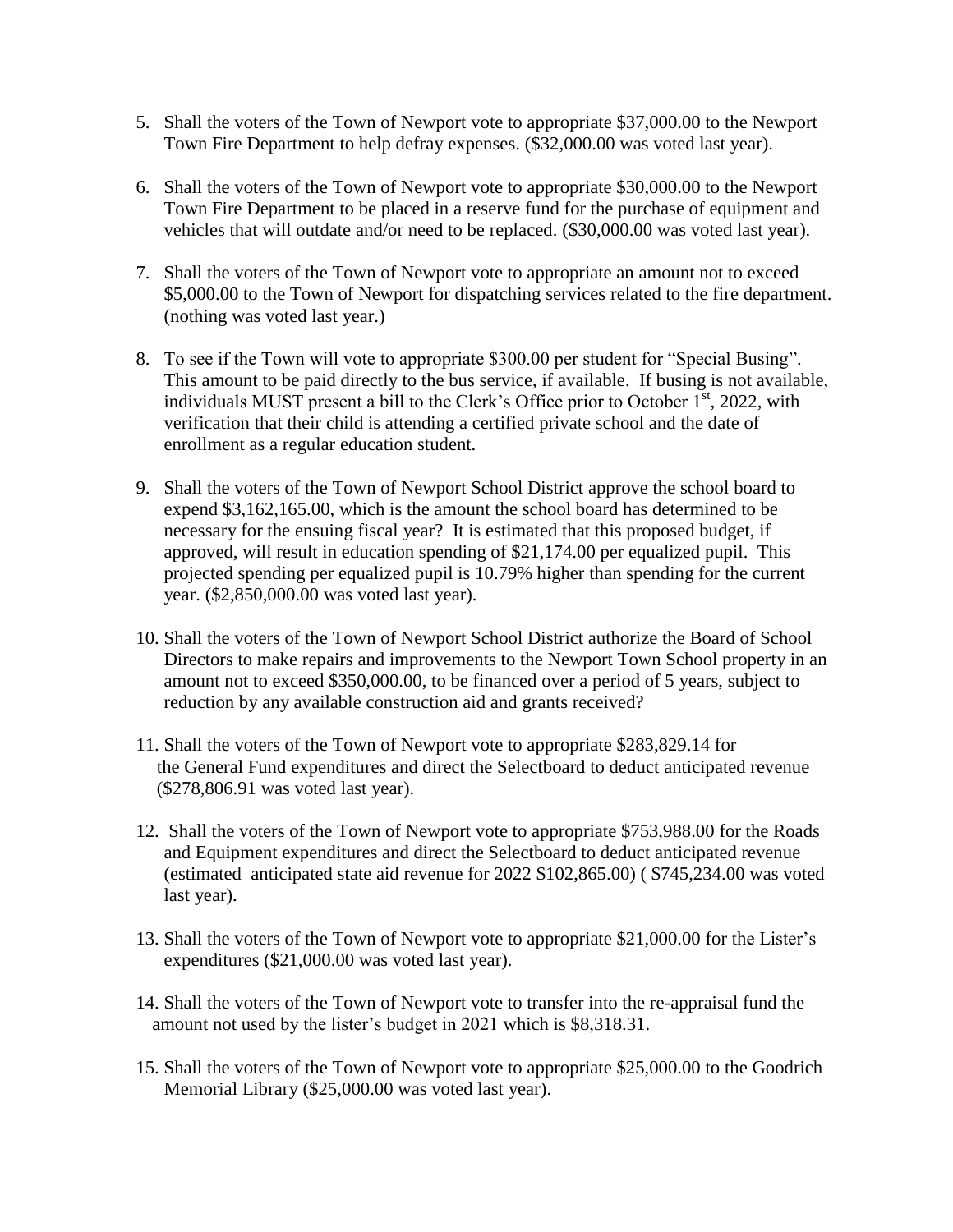- 16. Shall the voters of the Town of Newport vote to appropriate \$1,100.00 to Rural Community Transportation (RCT) for services provided to residents that live in the Town of Newport. (\$1,100.00 was voted last year).
- 17. Shall the voters of the Town of Newport vote to appropriate \$500.00 to the Pope Memorial Frontier Animal Society to assist with it's commitments to rescuing, and finding homes for unwanted pets. (\$500.00 was voted last year).
- 18. Shall the voters of the Town of Newport vote to appropriate \$1,000.00 to the Northeast Kingdom Council on Aging in providing services to residents of the town. (\$1,000.00 was voted last year).
- 19. Shall the voters of the Town of Newport vote to appropriate \$625.00 to the Old Stone House Museum to assist in maintaining the Old Stone House Museum and its Educational Program, and direct the selectmen to assess a tax sufficient to meet the same. (\$625.00 was voted last year).
- 20. Shall the voters of the Town of Newport vote to appropriate \$3,188.00 to Northeast Kingdom Human Services a not-for-profit 501 (c) (3) organization, to provide psychiatric mental health services to residents of Caledonia, Essex, and Orleans Counties. (3,188.00 was voted last year).
- 21. Shall the voters of the Town of Newport vote to appropriate the sum of \$2,200.00 to Umbrella, Inc. to provide services to residents of the Town. (\$2,200.00 was voted last year.)
- 22. Shall the voters of the Town of Newport vote to appropriate a sum not to exceed \$500.00 as requested by Orleans County Citizen Advocacy for the purpose of creating and supporting one-to-one relationships between people with disabilities and community volunteers, and to direct the Selectmen to assess a tax sufficient to meet the same. (\$500.00 was voted last year).
- 23. Shall the voters of the Town of Newport vote to appropriate \$4,200.00 to Orleans-Essex VNA & Hospice, Inc. for the services of Skilled Nursing, Physical Therapy, Speech Therapy, Occupational Therapy, Medical Social Work, Licensed Nurses Aide, Homemaker, Personal Care Attendant, Hospice, and Maternal Child Health Programs, and other community health programs provided by the Agency.(\$4,200.00 was voted last year).